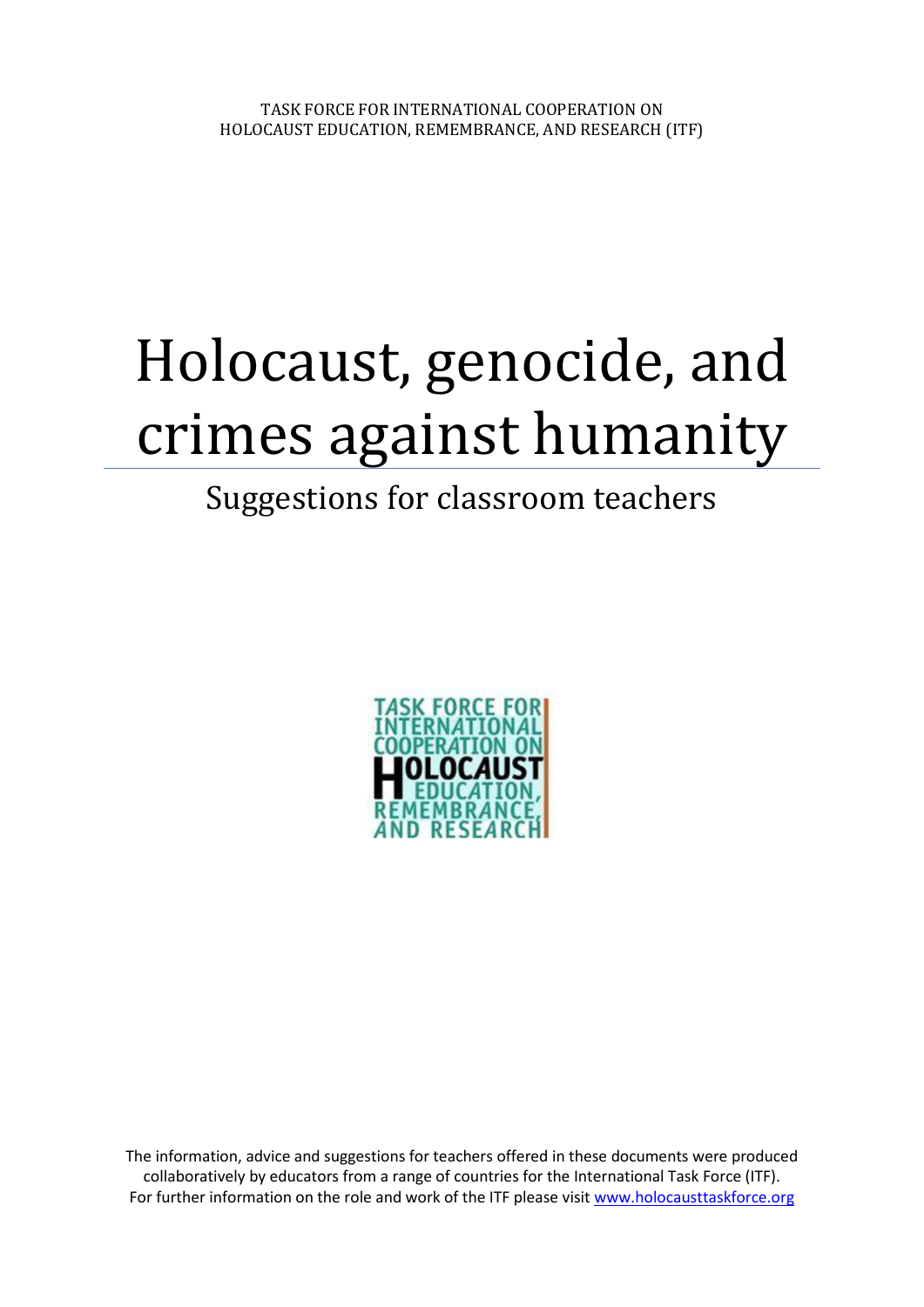### **Table of Contents**

| Rationale: Why compare and relate the Holocaust to other genocides?           |
|-------------------------------------------------------------------------------|
|                                                                               |
|                                                                               |
|                                                                               |
|                                                                               |
|                                                                               |
|                                                                               |
|                                                                               |
|                                                                               |
|                                                                               |
|                                                                               |
|                                                                               |
| The punishment of Nazi crimes - a watershed in international criminal law  16 |
| What is the role of the International Criminal Court and other tribunals? 17  |
|                                                                               |
|                                                                               |
| Learn more about genocide (useful websites)                                   |
|                                                                               |
|                                                                               |
|                                                                               |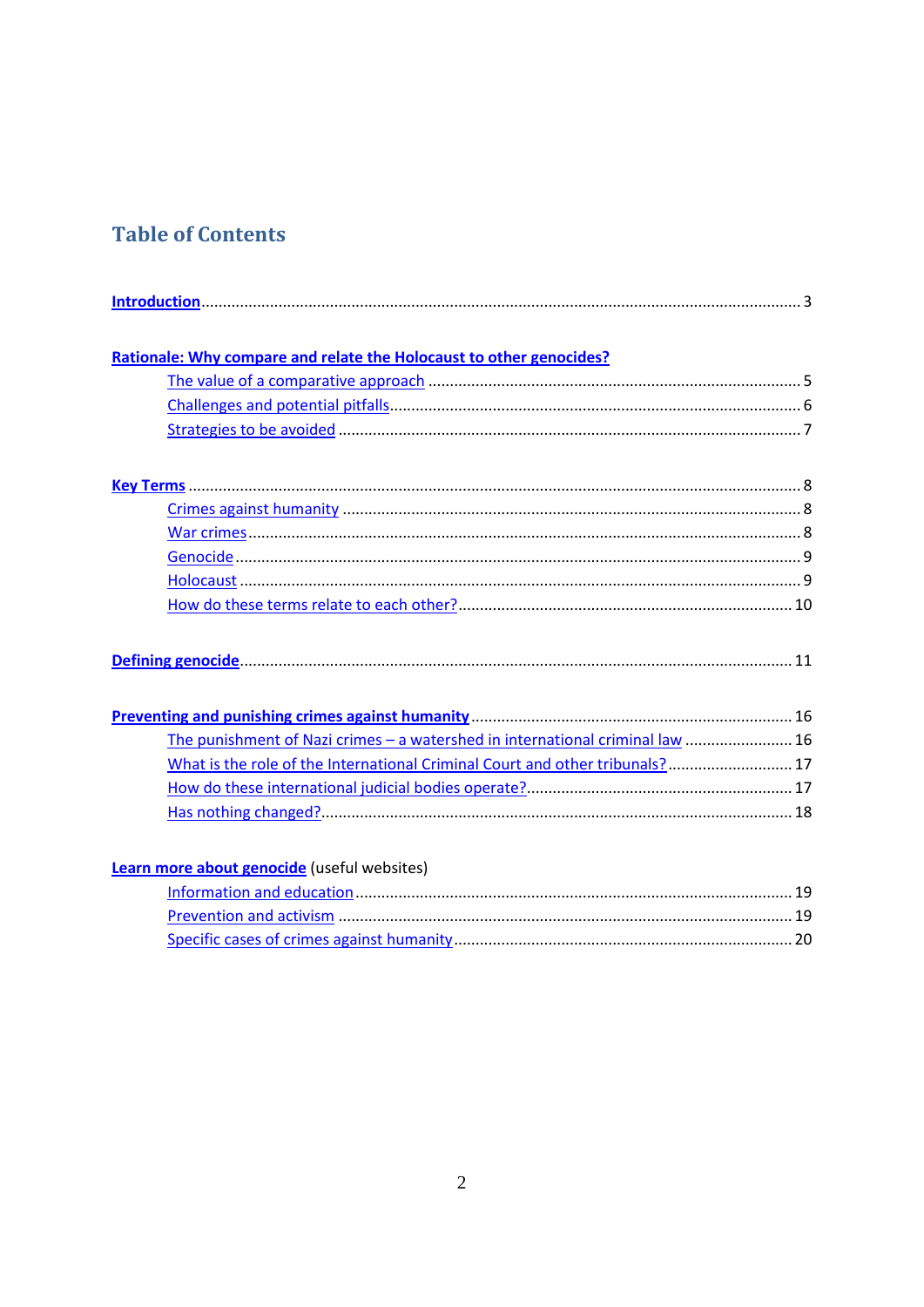## <span id="page-2-0"></span>Introduction

A central concern raised by many educators and students is why teach and learn about the Holocaust when there have been so many other instances of mass suffering of target groups throughout history? Further, why teach and learn about the Holocaust when other crimes against humanity are perpetrated today?

A clear and well-informed understanding of the Holocaust, the paradigmatic genocide, may help educators and students understand other genocides, mass atrocities, and human rights violations. Teaching about mass suffering only began after the Second World War, or, to be specific, after the Holocaust, the attempt by the Nazis and their collaborators to completely destroy European Jewry. In part due to our investigation of the Holocaust, a whole field of genocide studies has developed and, in consequence, the crimes against the Armenians have been restored to history and scholars are studying numerous other instances of inhumanity, from the Herero massacres to the Stalinist murders and expulsion, to more recent horrors in Central Africa, the Sudan and Cambodia.

As Dr. Linda Woolf of Webster University has stated:

*Mass violence, torture, violations of fundamental human rights, and the mistreatment of human beings is not a new aspect of humanity; documentation of such events spans the historical record. It is imperative that a greater understanding of the psychological, cultural, political, and societal roots of human cruelty, mass violence, and genocide be developed. We need to continue to examine the factors which enable individuals collectively and individually to perpetrate evil/genocide and the impact of apathetic bystanders as fuel for human violence. While an exact predictive model for mass violence/human cruelty is beyond the scope of human capability, we have an obligation to develop a model that highlights the warning signs and predisposing factors for human violence and genocide. With such information, we can develop policies, strategies, and programs designed to counteract these atrocities.*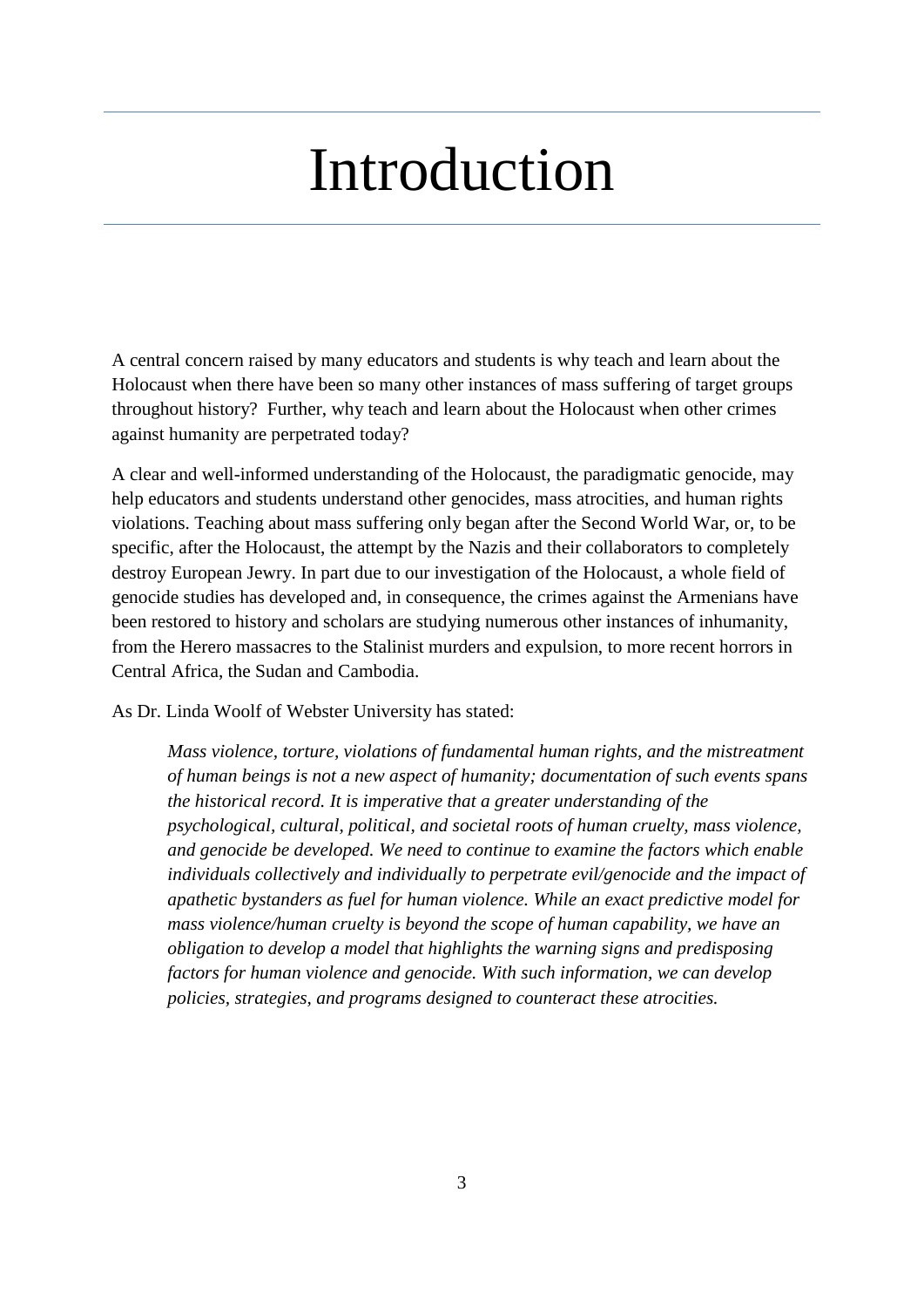In this series of documents, we offer information and recommendations for educators who wish to teach about the Holocaust, genocide and crimes against humanity in a comparative fashion. These documents include:

- A *[Rationale](#page-4-0)* for a comparative study that relates the Holocaust to other genocides and crimes against humanity while providing an overview of possible pitfalls to be avoided.
- An exploration of the relationships between the *[Key Terms](#page-7-0)* 'Holocaust', 'Genocide', 'war crimes', and 'crimes against humanity'.
- An introduction to the origin of the term genocide, coined by Raphael Lemkin during the Second World War, its incorporation into international law, and a number of alternative *[Definitions](#page-10-0)* that have been offered by scholars.
- An outline of developments in international law and institutions aimed at the *[Prevention and Punishment of Crimes Against Humanity](#page-15-0)*
- Suggestions of websites with further information and advice for those wishing to *[Learn More About Genocide](#page-18-0)*.

A further section is under development outlining key content that should be considered when planning and delivering a programme of study that relates the Holocaust to other genocides and crimes against humanity.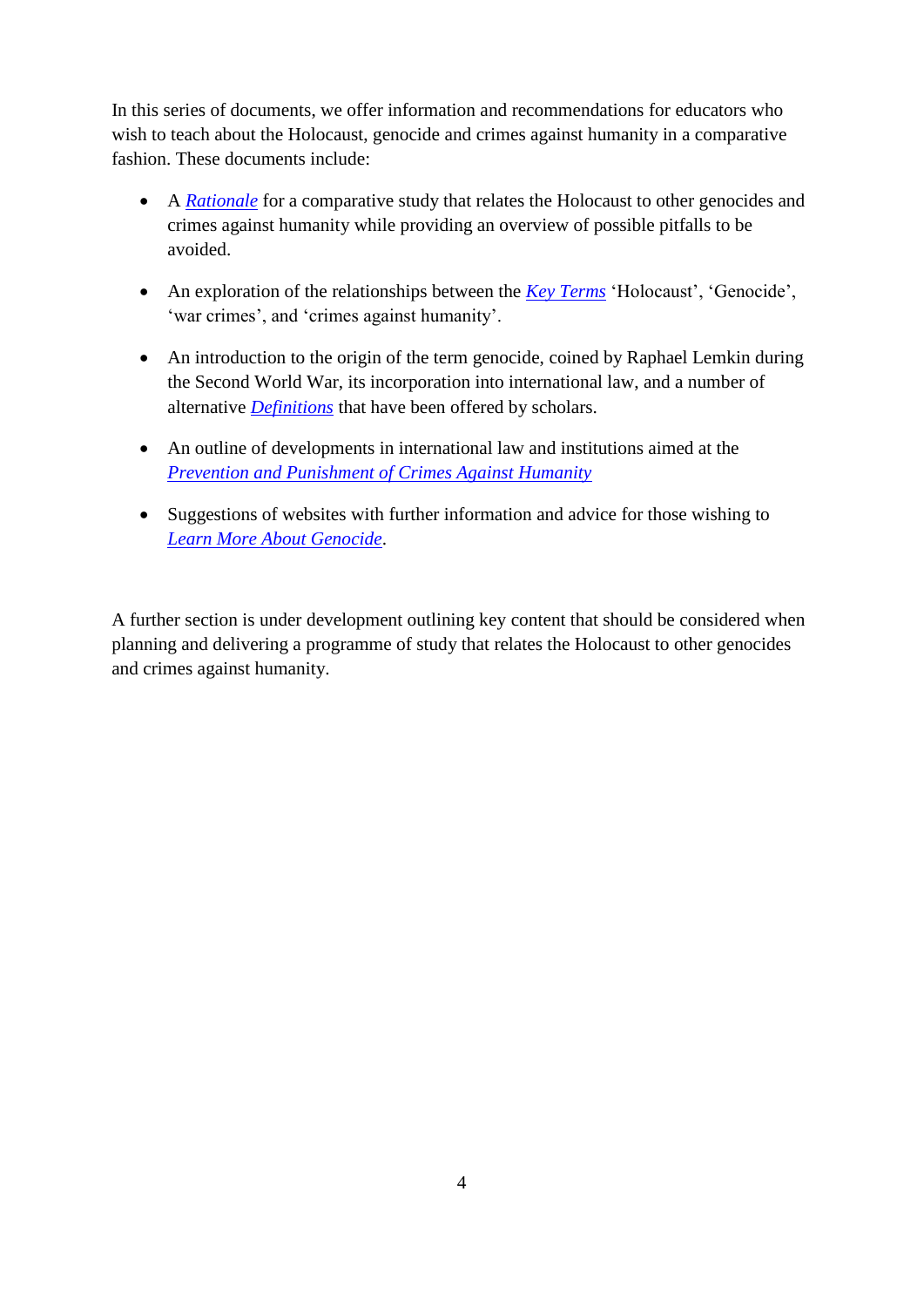# Rationale

## <span id="page-4-0"></span>Why relate the Holocaust to other genocides, crimes against humanity and mass atrocities?

While studying the history of the Holocaust is a central task in many classrooms, both teachers and students often feel that similar genocidal events also need to be addressed in the lessons. However, knowledge on other genocides is often limited. In some cases, only little research and witness accounts are available or accessible for teachers and, furthermore, information is often politicized. The question then rises if comparing the Holocaust to other genocides provides worthwhile learning opportunities for our students. This section summarises a number of important reasons why it can be valuable to offer such a comparative approach, points out some challenges, and concludes with some reasons or agendas that should not lie behind a comparative approach.

<span id="page-4-1"></span>The value of a comparative approach, relating the Holocaust to other genocides

- 1. The Holocaust is often considered to have given rise to our conceptualisation of the term "genocide", which was coined during the Second World War, in large measure as a response to the crimes of the Nazis and their collaborators. So the Holocaust may constitute a starting point and the foundation for studying genocide.
- 2. In comparing the Holocaust to other genocides and crimes against humanity it should be possible to sharpen understandings not only of similarities between events but also of key differences. In so doing, it may be an opportunity to better understand the particular historical significance of the Holocaust, and how study of the Holocaust might contribute to our understanding of other genocidal events. By the same token, learning about other genocides may contribute to deeper understandings about the Holocaust.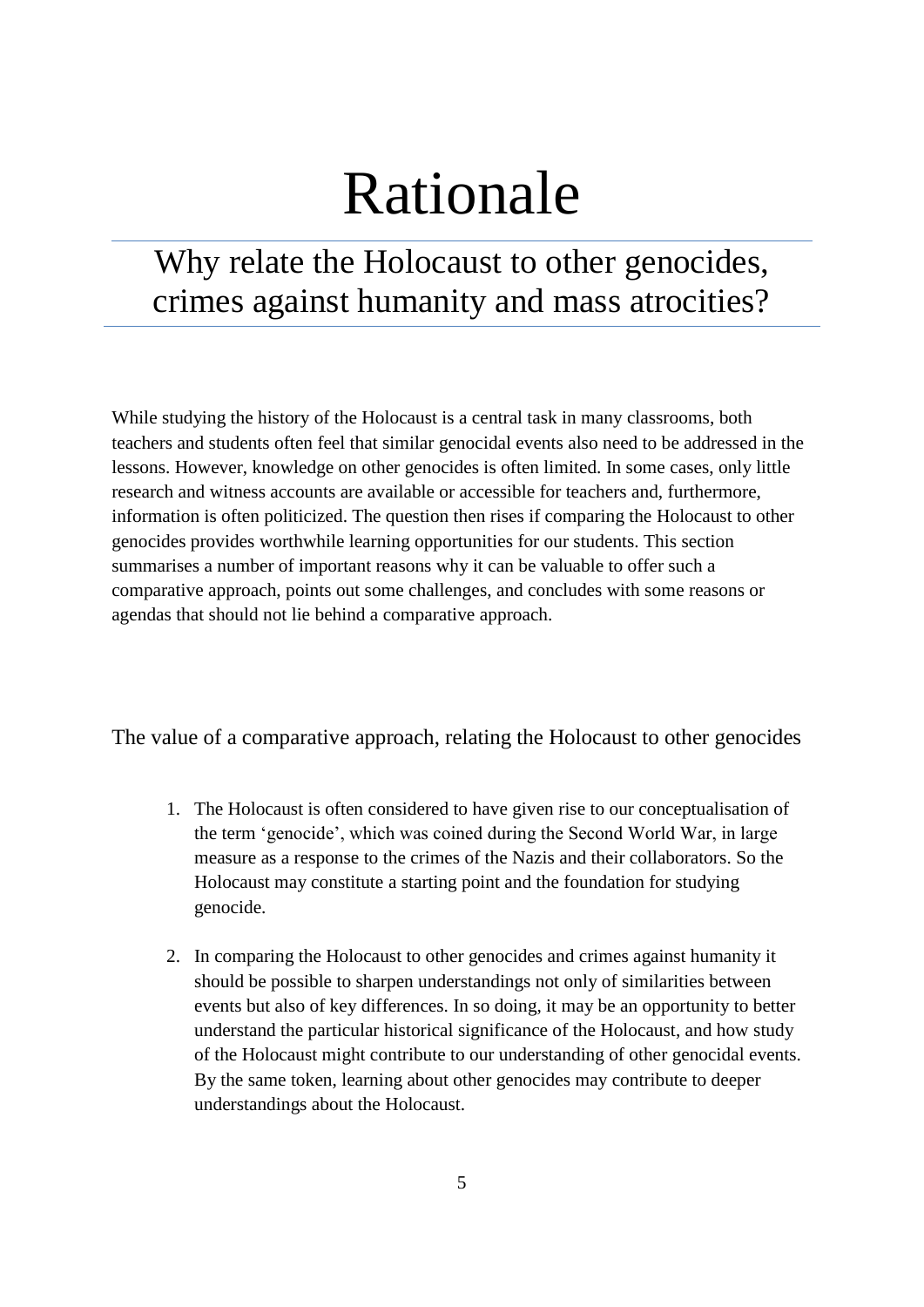- 3. In comparing the Holocaust to other genocides and crimes against humanity it may be possible to identify common patterns and processes in the development of genocidal situations. Through the understanding of a genocidal process and in identifying stages and warning signs in this process, a contribution can hopefully be made to prevent future genocides.
- 4. Students should appreciate the significance of the Holocaust in the development of international law, tribunals and attempts by the international community to respond to genocide in the modern world.
- 5. To compare the Holocaust to other genocides may be a means to alert young people to the potential danger for other genocides and crimes against humanity to evolve today. This may strengthen an awareness of their own roles and responsibilities in the global community.
- 6. To compare the Holocaust to other genocides may help to overcome the lack of recognition of other genocides.
- 7. Knowledge of the Holocaust may also be helpful in considering how to come to terms with the past in other societies after genocide, how communities can respond to genocide, and how survivors can attempt to live with their experiences.
- 8. The national history of a given country can be the reason for relating the Holocaust to another genocide: for example, because a genocide plays an important role in the national memory.

<span id="page-5-0"></span>It is also important to note that there are many challenges in such a comparative approach. Care should be taken to avoid a number of pitfalls:

- 1. The comparing of two distinct historical events will be difficult without careful historical contextualisation, and so requires good understanding of both historical events. This is a particular challenge given the lack of educational material that actually does compare/relate the Holocaust to other genocides.
- 2. The differences between historical events are as important and significant as their similarities and care must be taken not to equate, diminish, or trivialise either the Holocaust or the genocides to which the Holocaust is compared.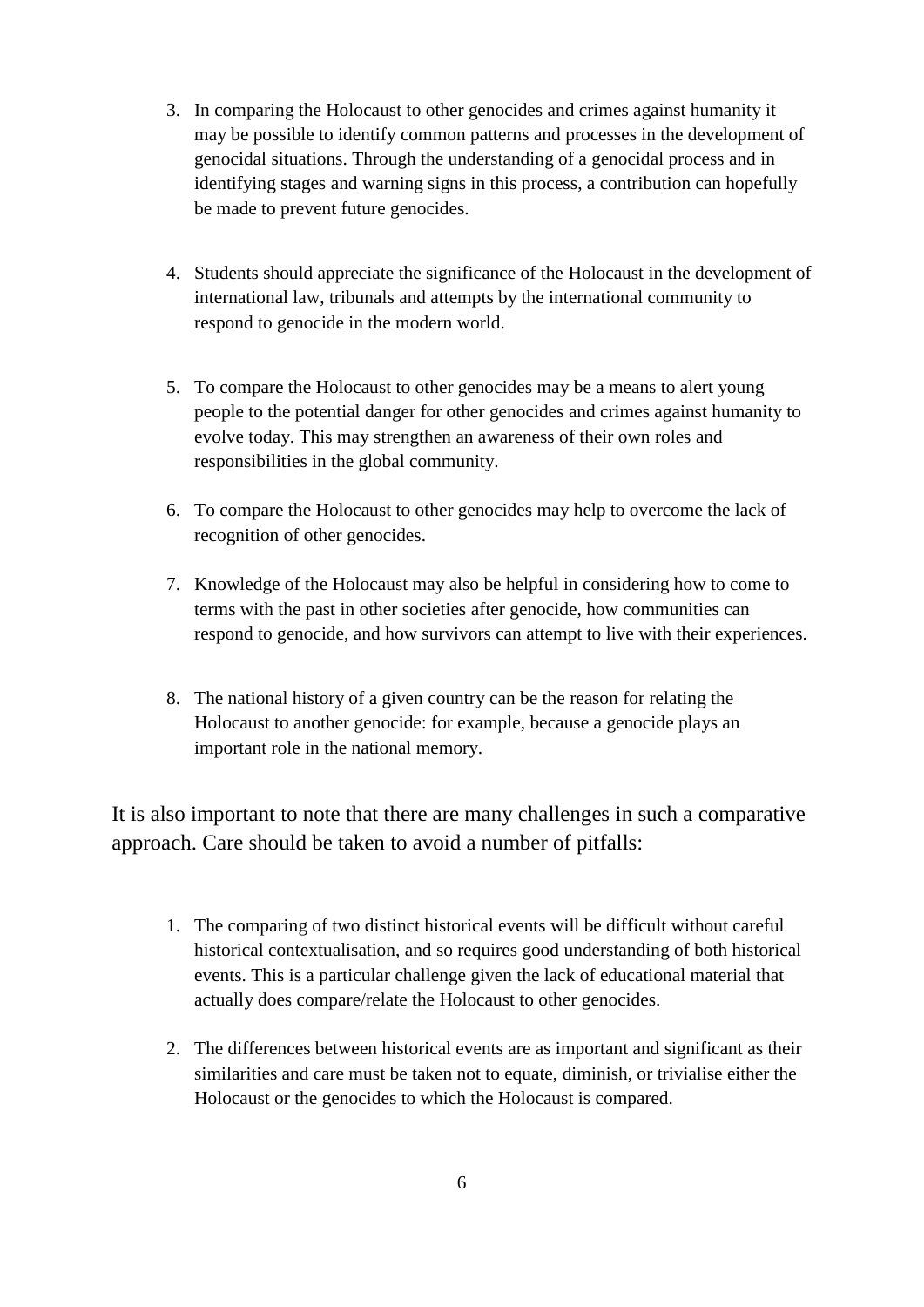3. It is important to be alert to the difference between comparing genocides, which is possible and legitimate, and comparing the suffering of individual victims or victim groups, which is not. Care must be taken not to create hierarchies of suffering or allow the value of a comparative study to be diminished by political or social agendas or competing memories.

<span id="page-6-0"></span>It is important to be aware of the rationale behind comparing the Holocaust to other genocides. This being said, there are certain reasons or strategies for comparing the Holocaust to other genocides that are not fruitful and that definitely should be avoided. Some of these are:

- 1. The link to other genocides is made to hide certain aspects of one"s national history, such as collaboration with Nazi Germany during the Holocaust.
- 2. The Holocaust is seen as a means of political power in contemporary politics and the link to the Holocaust is made out of political considerations.
- 3. The link to other genocides is made to diminish or trivialise the Holocaust.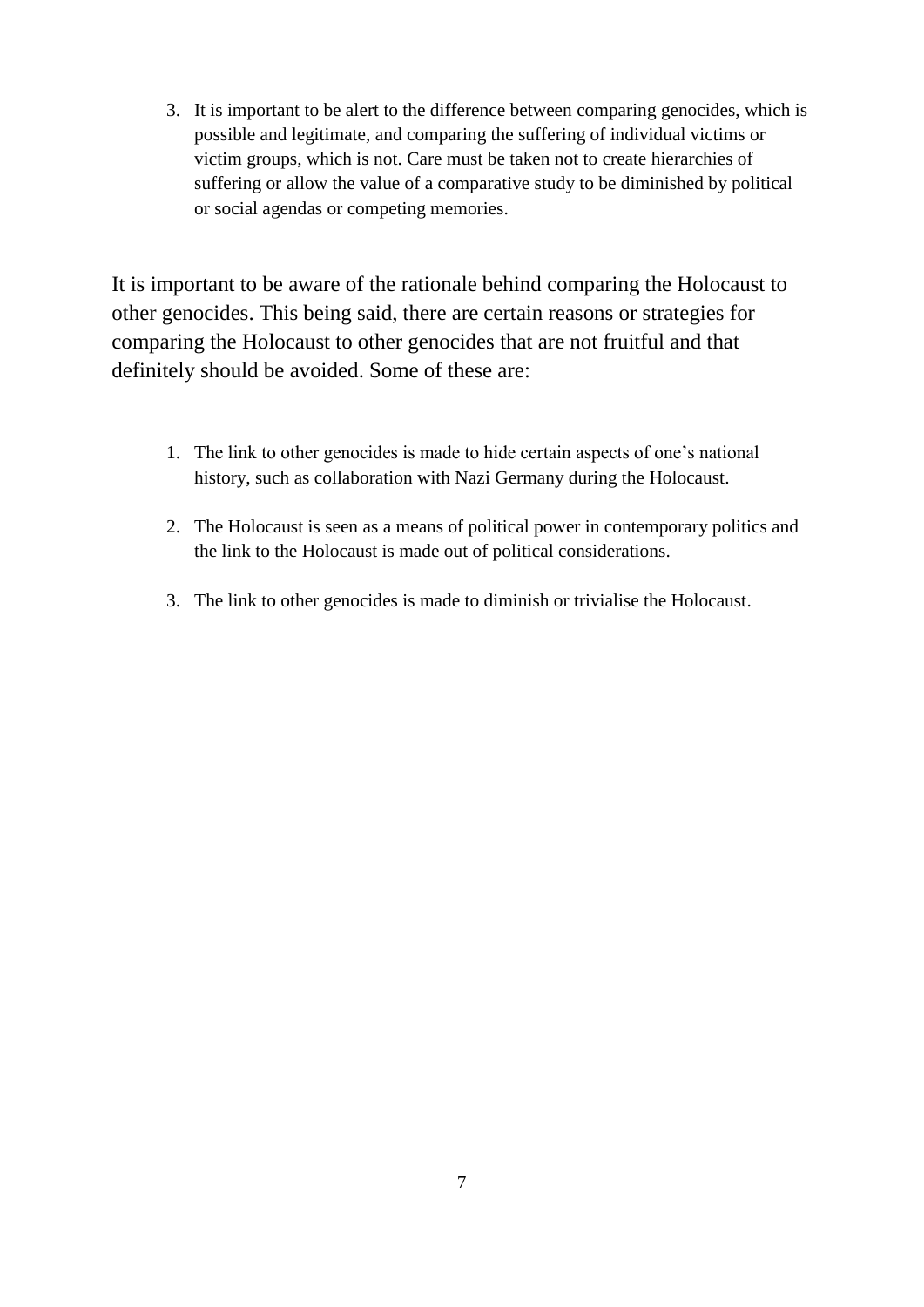# Key terms

## <span id="page-7-0"></span>Relating the terms 'Holocaust', 'genocide', 'crimes against humanity' and 'war crimes'.

In popular discourse, from media debates to everyday discussions, a number of terms relating to mass atrocities – 'crimes against humanity', 'war crimes', 'genocide', and 'Holocaust' – are frequently used interchangeably, sometimes giving the impression that they have the same meaning. Although these terms are often mentioned in the same context and, indeed, can be related, they each have very distinct and specific meanings. Three of these terms – crimes against humanity, genocide, and war crimes – refer to legal categories as well as to concepts in the scholarly field. It is important to note that the legal categories are very strictly defined.

For greater clarity of thinking and understanding, it is important that educators help their students to understand the different meanings of each of these terms.

<span id="page-7-1"></span>**Crimes against humanity** are widespread or systematic attacks on the civilian population, irrespective of whether the people are nationals or non-nationals and irrespective of whether the attacks are committed in time of war or in time of peace. The attacks can for instance constitute murder, extermination, forced displacement, slavery, rape, torture and other inhumane acts. Crimes against humanity are essentially about the violation of common human rights and values. It is also the umbrella category under which 'war crimes' and 'genocide' both fall in international law.

<span id="page-7-2"></span>**War crimes** are criminal acts committed during armed conflicts and the term refers to grave breaches of the rules of warfare. These rules are set down in a number of international agreements, first and foremost the Geneva Conventions. These rules of warfare are intended to protect civilians, women, children, prisoners of war and sick or wounded military personal during armed conflicts. Acts such as torture, destruction of property, and the killing of civilians or hostages can be defined as war crimes, as can the wanton destruction of cities,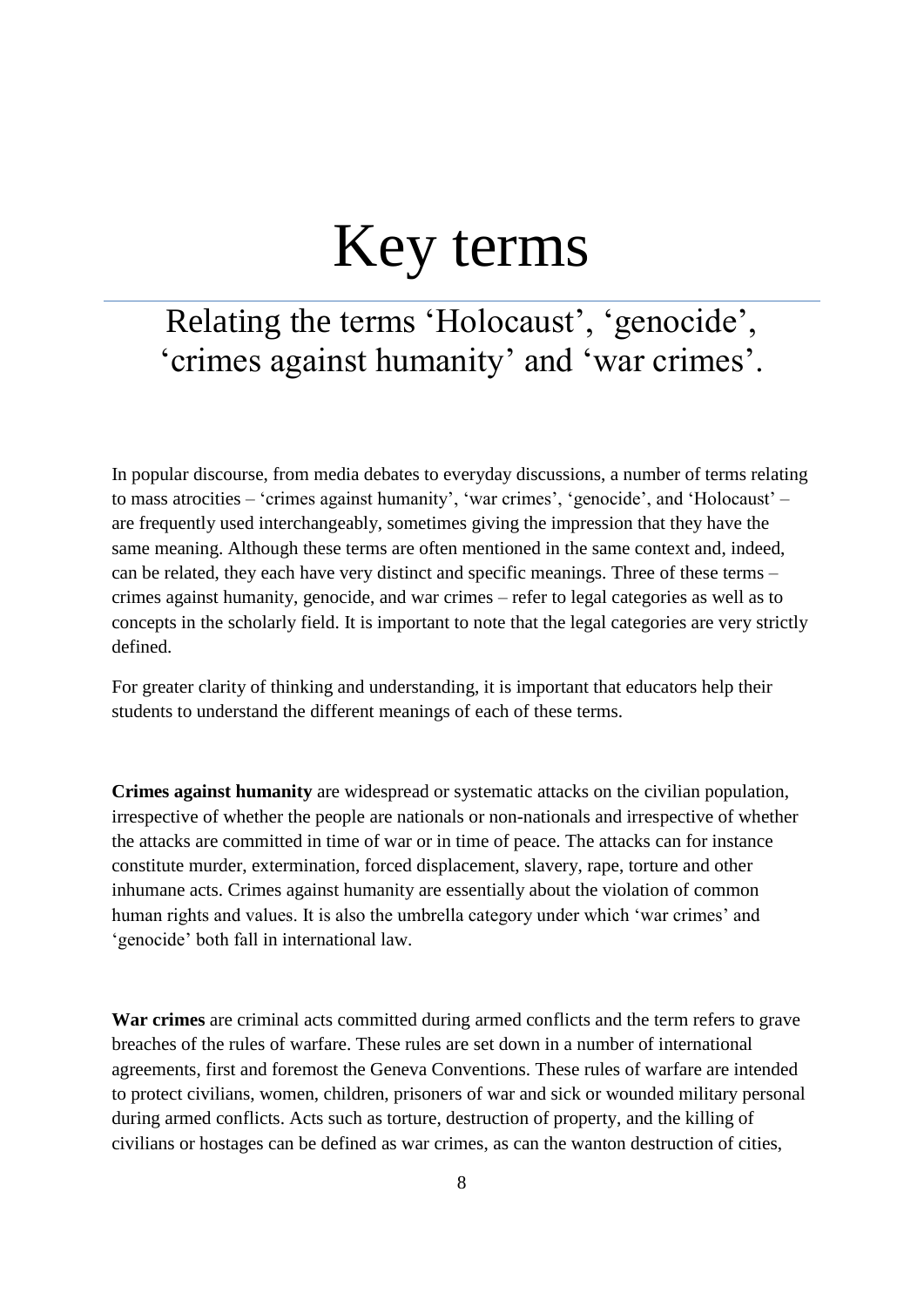towns and villages, or any devastation not justified by military necessity. War crimes are committed as part of a larger political or military campaign.

<span id="page-8-0"></span>**Genocide** refers to the coordinated and planned destruction of a group of people (as that "group" is defined by the perpetrators). While genocide is almost always accompanied by mass killing, this crime is an attempt to destroy the group, not necessarily to murder every member of that group. Some call genocide 'the crime of crimes'. Others label genocide as the ultimate crime against humanity because the aim of genocide is to eradicate a part of humanity.

Genocide is defined in the 1948 UN *Convention on the Prevention and Punishment of the Crime of Genocide*. In this, acts constitute genocide if they are committed 'with intent to destroy, in whole or in part, a national, ethnical, racial or religious group, as such'. Whereas this is the legally applicable definition of genocide, the term genocide predates the 1948 Convention and few scholars are wholly satisfied with this definition, partly because of the practical difficulties in proving "intent". Scholars have for decades presented and debated a series of alternative definitions of what constitutes "genocide", often wanting to expand the list of groups contained in the UN definition. (For some examples of alternative definitions, please see the accompanying document [Defining genocide.](#page-10-0))

<span id="page-8-1"></span>The **Holocaust**, the Nazi programme to murder all European Jews during the Second World War, is today defined as genocide. However, during the Nuremberg trials in the immediate post-war period, perpetrators were not indicted for the crime of genocide but instead for aggression, war crimes, crimes against humanity and other offences (the reason being that the crime of genocide was not introduced into international law until the UN Genocide Convention of 1948).

The Holocaust is often called the paradigmatic genocide. In a number of ways, the Holocaust functions as a benchmark for other genocides. Some reasons for this are:

- the term 'genocide' did not exist before the Holocaust, but was coined in 1943-4 by the Polish Jewish lawyer Raphael Lemkin in response to the Nazi crimes
- the Holocaust was an extreme form of genocide in which the perpetrators sought to destroy a human group through the attempted murder of every member of that group
- the Holocaust is well documented, researched and published
- the Holocaust is considered a watershed event in world history
- the impact of the Holocaust to our present Western society is immense as it took place in the heart of Europe
- its strong place in our collective memory means that other genocides are often seen and interpreted through the lens of our understanding about the Holocaust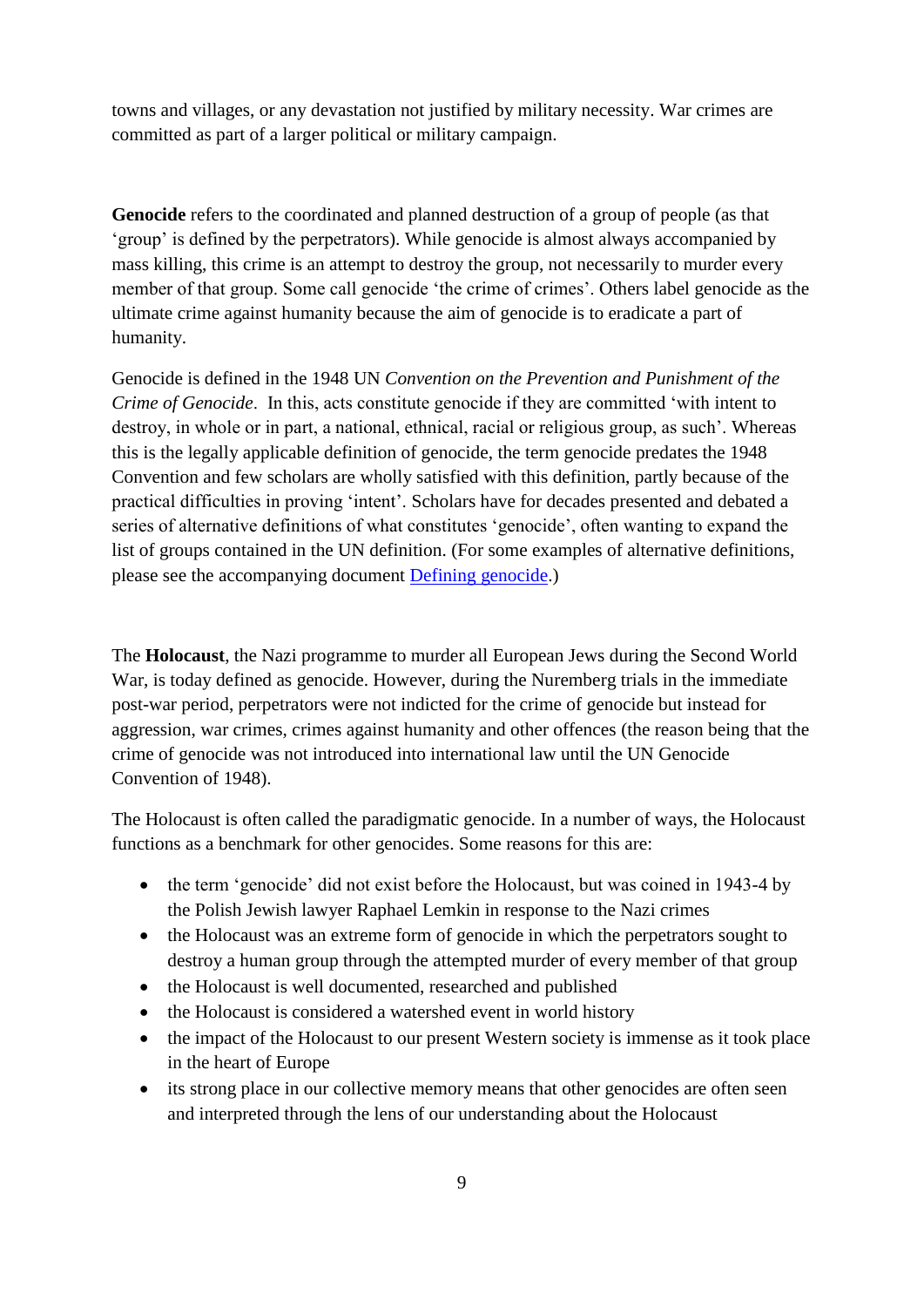### <span id="page-9-0"></span>How do these terms relate to each other?

In international law, crimes against humanity can be seen as an umbrella category of international crimes. The following fall under this category:

- Genocide
- War crimes
- Aggression

Genocide differs from other crimes against humanity by the intention to completely or partly destroy a certain group of people. Other crimes against humanity do not require this specific intent to destroy a group.

Some crimes against humanity – such as the use of forced labour, the mass killing of civilians, the confiscation of property and deportation – may be a prelude to genocide or part of its execution. However, these crimes against humanity do not always lead to genocide, nor are they all always a part of genocide.

The Holocaust is the name given to one specific case of genocide: the attempt by the Nazis and their collaborators to destroy the Jewish people. Other genocides committed by the Nazis during the Second World War were the genocides of Poles and of Roma. All were attempts to destroy a group of people, and all were accompanied by mass murder. However, the genocide of the Jewish people was unprecedented in its totality: in the Nazis" attempt to murder every last Jewish man, woman and child. While this attempt at total murder was a distinctive feature of the Holocaust, it is important to note that it does not constitute part of the definition of genocide. Genocide is defined as intent to destroy a group, not necessarily to kill every member of that group. So, while the Holocaust is an extreme example of genocide it should not be taken as a threshold in defining genocide: other crimes do not need to have reached this extreme in order to be defined, and punished, as genocide under international law.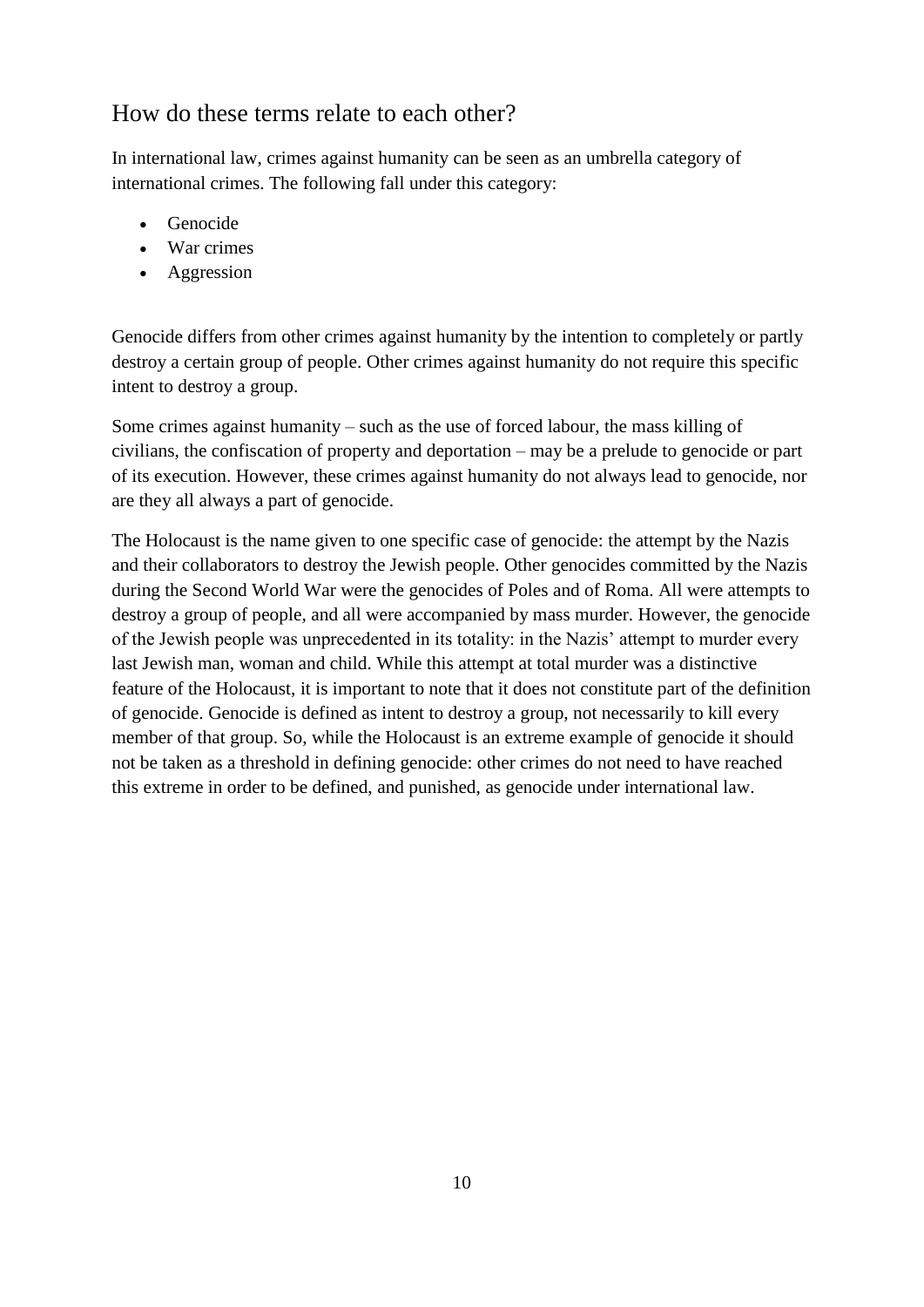# Defining genocide

### <span id="page-10-0"></span>Some examples of how genocide has been defined

The term "genocide" was coined during the Second World War by the lawyer Raphael Lemkin to mean the intentional destruction of national groups on the basis of their collective identity. Lemkin"s purpose was to use this term to bring about a framework of international law with which to prevent and punish what the British Prime Minister Winston Churchill had described as "a crime without a name". In this, Lemkin was extraordinarily successful: by 1948 the new United Nations had been persuaded to draft the UN Convention on Genocide.

The international legal definition of the crime of genocide is found in Article II of the 1948 Convention on the Prevention and Punishment of Genocide.

Article II: In the present Convention, genocide means any of the following acts committed with intent to destroy, in whole or in part, a national, ethnical, racial or religious group, as such:

- (a) Killing members of the group;
- (b) Causing serious bodily or mental harm to members of the group;
- (c) Deliberately inflicting on the group conditions of life calculated to bring about its physical destruction in whole or in part;
- (d) Imposing measures intended to prevent births within the group;
- (e) Forcibly transferring children of the group to another group.

While it must be stressed that this remains as the only legal definition of genocide, still it should also be noted that many scholars disagree with this definition, finding the list of possible victim groups too narrow or that the need to prove intent is too demanding. A number of alternative definitions that have been offered are given below.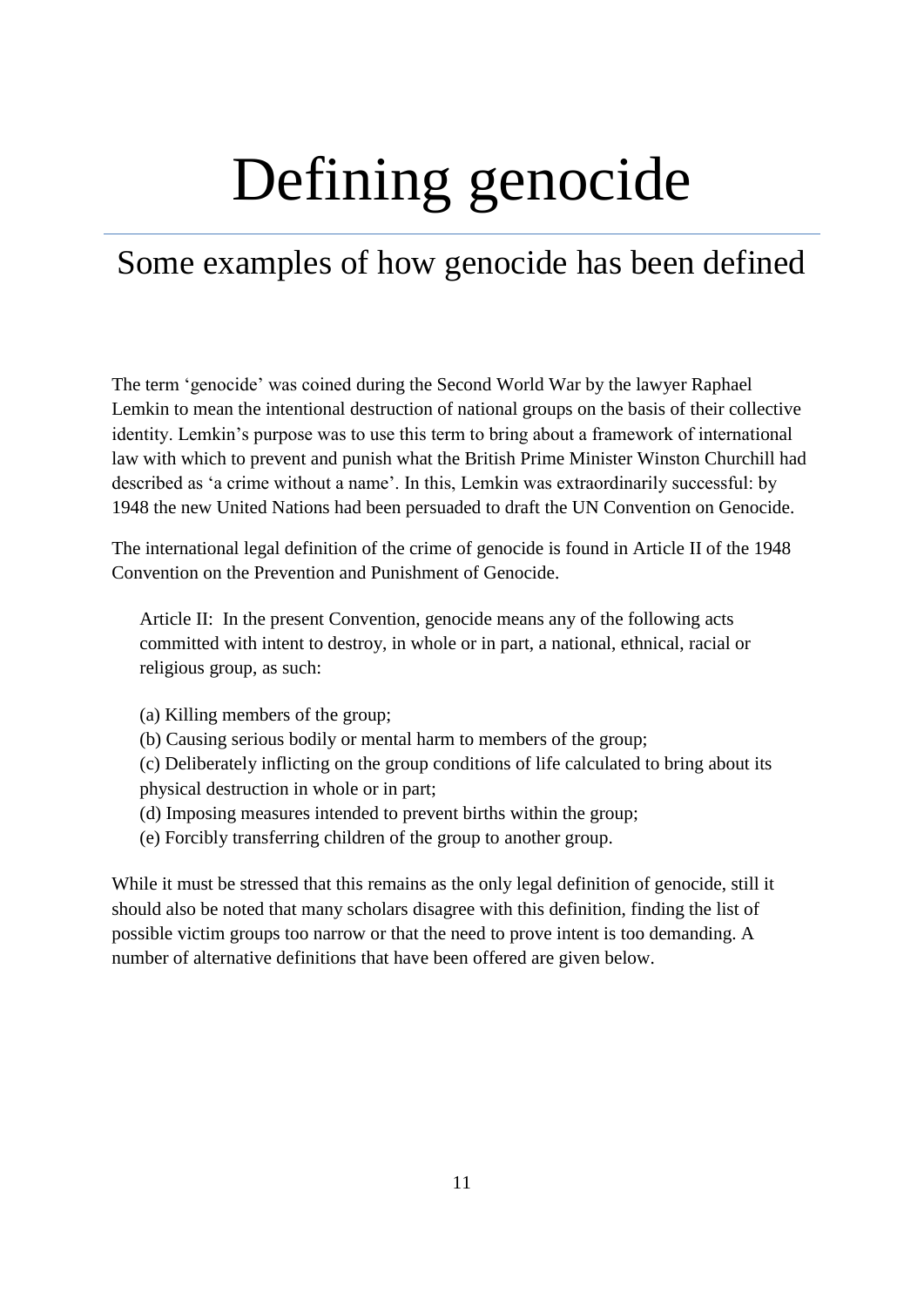Adam Jones, in his *Genocide: A Comprehensive Introduction* has compiled the following selection of scholarly definitions of genocide, which may be useful for educators and students to reflect upon. Some scholars appear more than once, an indication of the development of ideas over time in this ongoing debate.

#### **Peter Drost (1959)**

Genocide is the deliberate destruction of physical life of individual human beings by reason of their membership of any human collectivity as such.

#### **Vahakn Dadrian (1975)**

Genocide is the successful attempt by a dominant group, vested with formal authority and/or with preponderant access to the overall resources of power, to reduce by coercion or lethal violence the number of a minority group whose ultimate continued extermination is held desirable and useful and whose respective vulnerability is a major factor contributing to the decision for genocide.

#### **Irving Louis Horowitz (1976)**

[Genocide is] a structural and systematic destruction of innocent people by a state bureaucratic apparatus. . . . Genocide represents a systematic effort over time to liquidate a national population, usually a minority . . . [and] functions as a fundamental political policy to assure conformity and participation of the citizenry.

#### **Leo Kuper (1981)**

I shall follow the definition of genocide given in the [UN] Convention. This is not to say that I agree with the definition. On the contrary, I believe a major omission to be in the exclusion of political groups from the list of groups protected. In the contemporary world, political differences are at the very least as significant a basis for massacre and annihilation as racial, national, ethnic or religious differences. Then too, the genocides against racial, national, ethnic or religious groups are generally a consequence of, or intimately related to, political conflict. However, I do not think it helpful to create new definitions of genocide, when there is an internationally recognized definition and a Genocide Convention which might become the basis for some effective action, however limited the underlying conception. But since it would vitiate the analysis to exclude political groups, I shall refer freely . . . to liquidating or exterminatory actions against them.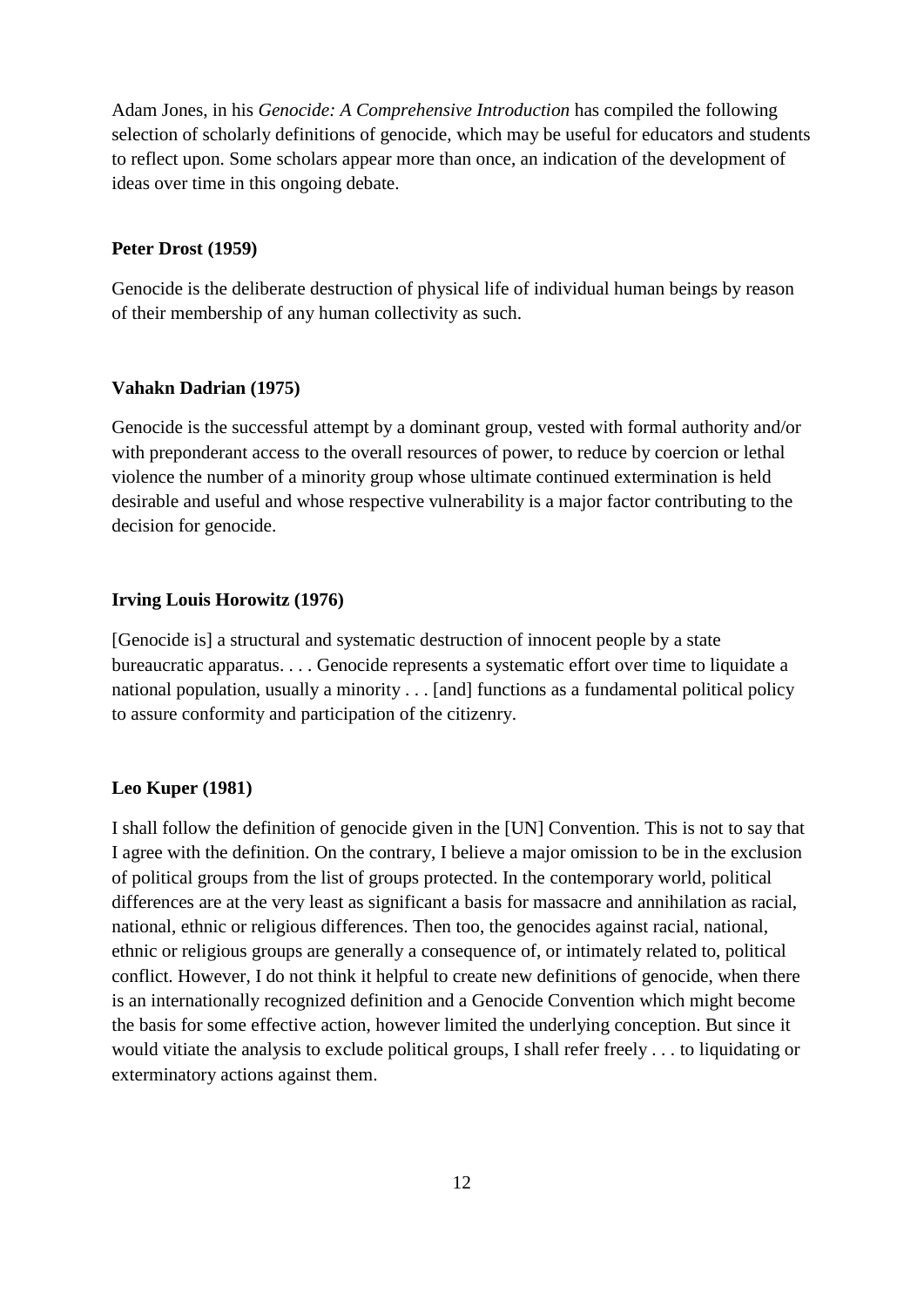#### **Jack Nusan Porter (1982)**

Genocide is the deliberate destruction, in whole or in part, by a government or its agents, of a racial, sexual, religious, tribal or political minority. It can involve not only mass murder, but also starvation, forced deportation, and political, economic and biological subjugation. Genocide involves three major components: ideology, technology, and bureaucracy/organization.

#### **Yehuda Bauer (1984)**

[Genocide is] the planned destruction, since the mid-nineteenth century, of a racial, national, or ethnic group as such, by the following means: (a) selective mass murder of elites or parts of the population; (b) elimination of national (racial, ethnic) culture and religious life with the intent of "denationalization"; (c) enslavement, with the same intent; (d) destruction of national (racial, ethnic) economic life, with the same intent; (e) biological decimation through the kidnapping of children, or the prevention of normal family life, with the same intent.... [Holocaust is] the planned physical annihilation, for ideological or pseudo-religious reasons, of all the members of a national, ethnic, or racial group.

#### **John L. Thompson and Gail A. Quets (1987)**

Genocide is the extent of destruction of a social collectivity by whatever agents, with whatever intentions, by purposive actions which fall outside the recognized conventions of legitimate warfare.

#### **Isidor Wallimann and Michael N. Dobkowski (1987)**

Genocide is the deliberate, organized destruction, in whole or in large part, of racial or ethnic groups by a government or its agents. It can involve not only mass murder, but also forced deportation (ethnic cleansing), systematic rape, and economic and biological subjugation.

#### **Henry Huttenbach (1988)**

Genocide is any act that puts the very existence of a group in jeopardy.

#### **Helen Fein (1988)**

Genocide is a series of purposeful actions by a perpetrator(s) to destroy a collectivity through mass or selective murders of group members and suppressing the biological and social reproduction of the collectivity. This can be accomplished through the imposed proscription or restriction of reproduction of group members, increasing infant mortality, and breaking the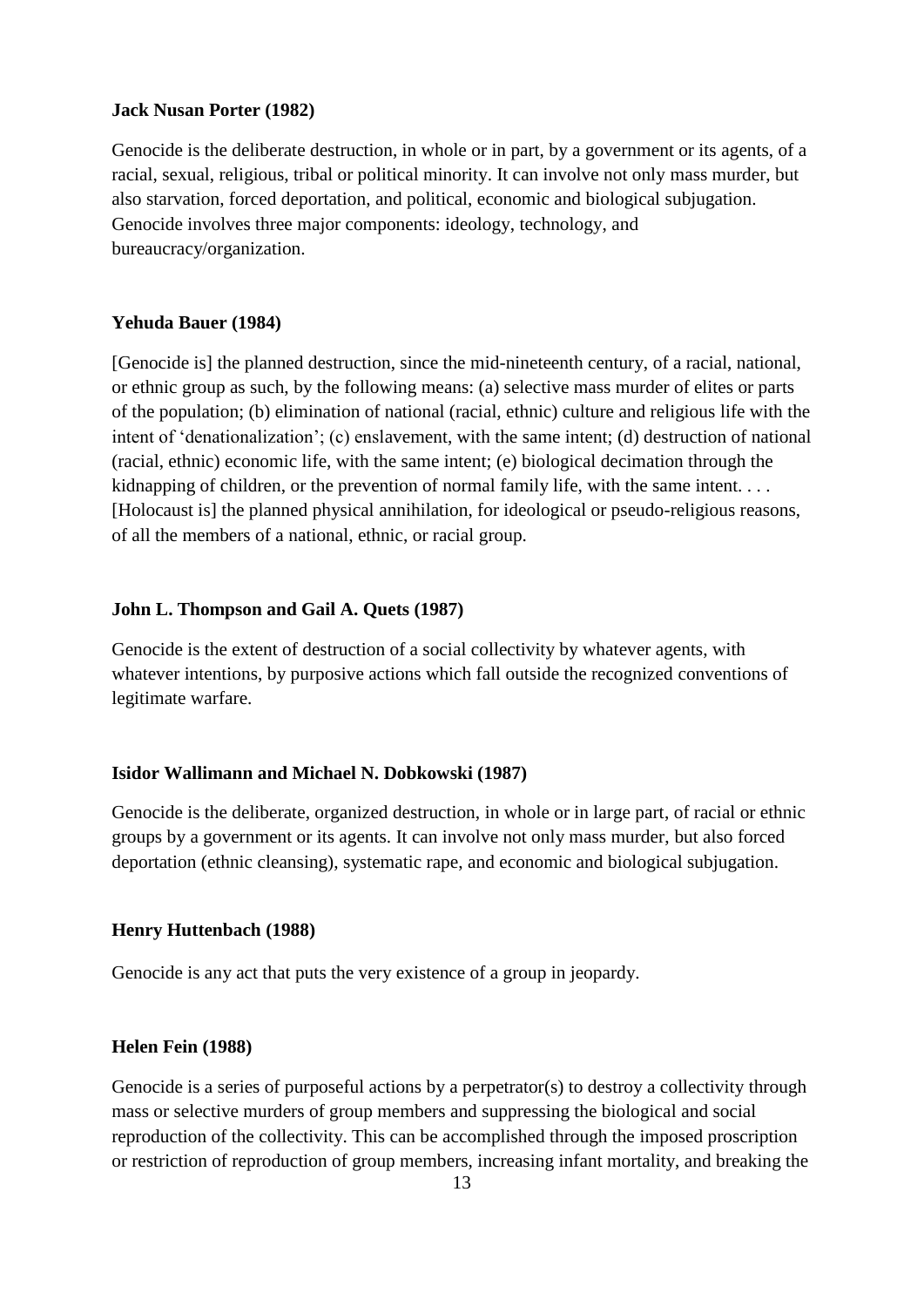linkage between reproduction and socialization of children in the family or group of origin. The perpetrator may represent the state of the victim, another state, or another collectivity.

#### **Frank Chalk and Kurt Jonassohn (1990)**

Genocide is a form of one-sided mass killing in which a state or other authority intends to destroy a group, as that group and membership in it are defined by the perpetrator.

#### **Helen Fein (1993)**

Genocide is sustained purposeful action by a perpetrator to physically destroy a collectivity directly or indirectly, through interdiction of the biological and social reproduction of group members, sustained regardless of the surrender or lack of threat offered by the victim.

#### **Steven T. Katz (1994)**

[Genocide is] the actualization of the intent, however successfully carried out, to murder in its totality any national, ethnic, racial, religious, political, social, gender or economic group, as these groups are defined by the perpetrator, by whatever means. (*NB*. Modified by Adam Jones in 2000 to read, "murder in whole or in substantial part...")

#### **Israel Charny (1994)**

Genocide in the generic sense means the mass killing of substantial numbers of human beings, when not in the course of military action against the military forces of an avowed enemy, under conditions of the essential defencelessness of the victim.

#### **Irving Louis Horowitz (1996)**

Genocide is herein defined as a *structural and systematic destruction of innocent people by a state bureaucratic apparatus*... Genocide means the physical dismemberment and liquidation of people on large scales, an attempt by those who rule to achieve the total elimination of a subject people.

(N.B. Horowitz supports "carefully distinguishing the [Jewish] Holocaust from genocide"; he also refers to "the phenomenon of mass murder, for which genocide is a synonym".)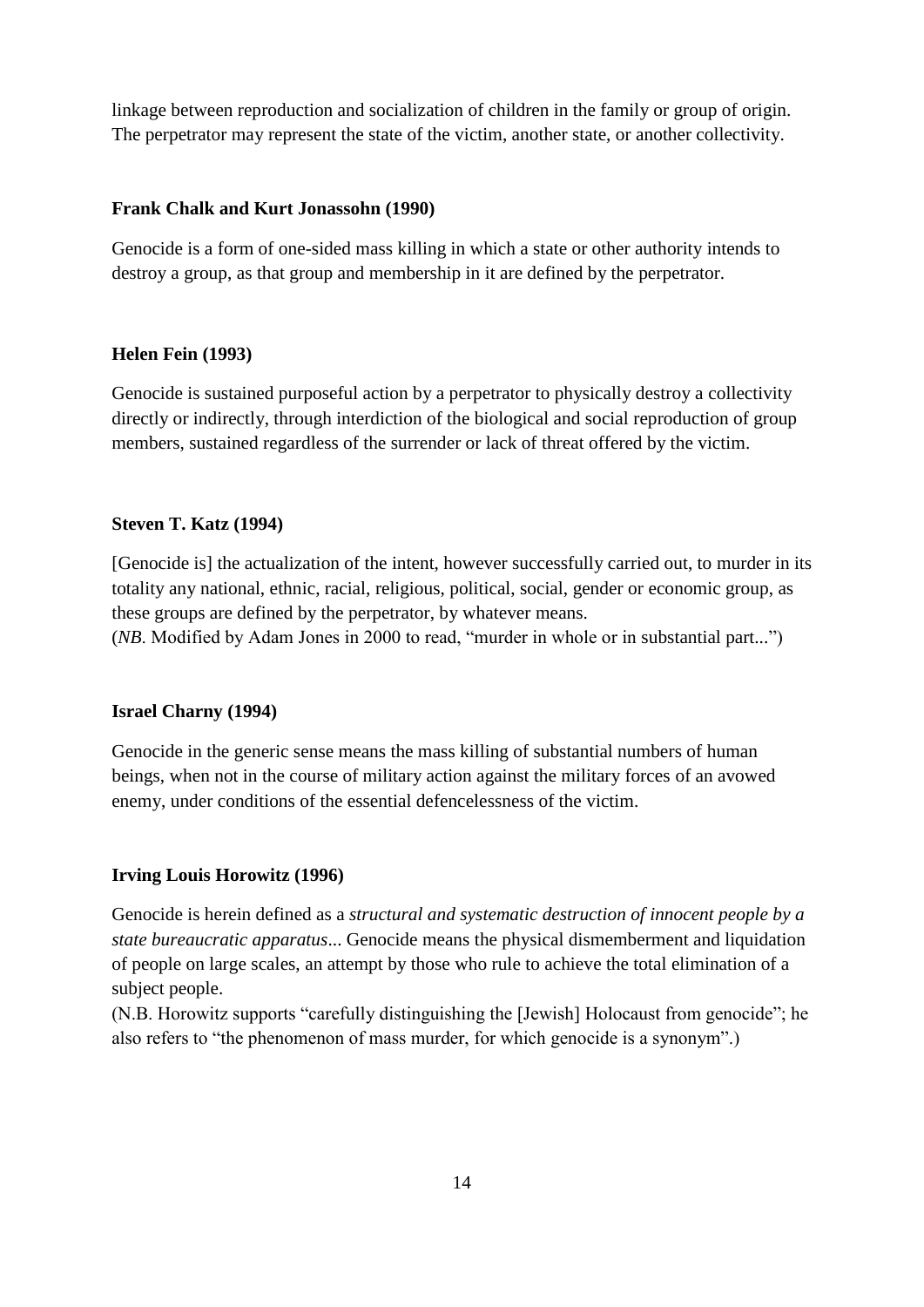#### **Barbara Harff (2003)**

Genocides and politicides are the promotion, execution, and/or implied consent of sustained policies by governing elites or their agents – or, in the case of civil war, either of the contending authorities – that are intended to destroy, in whole or part, a communal, political, or politicized ethnic group.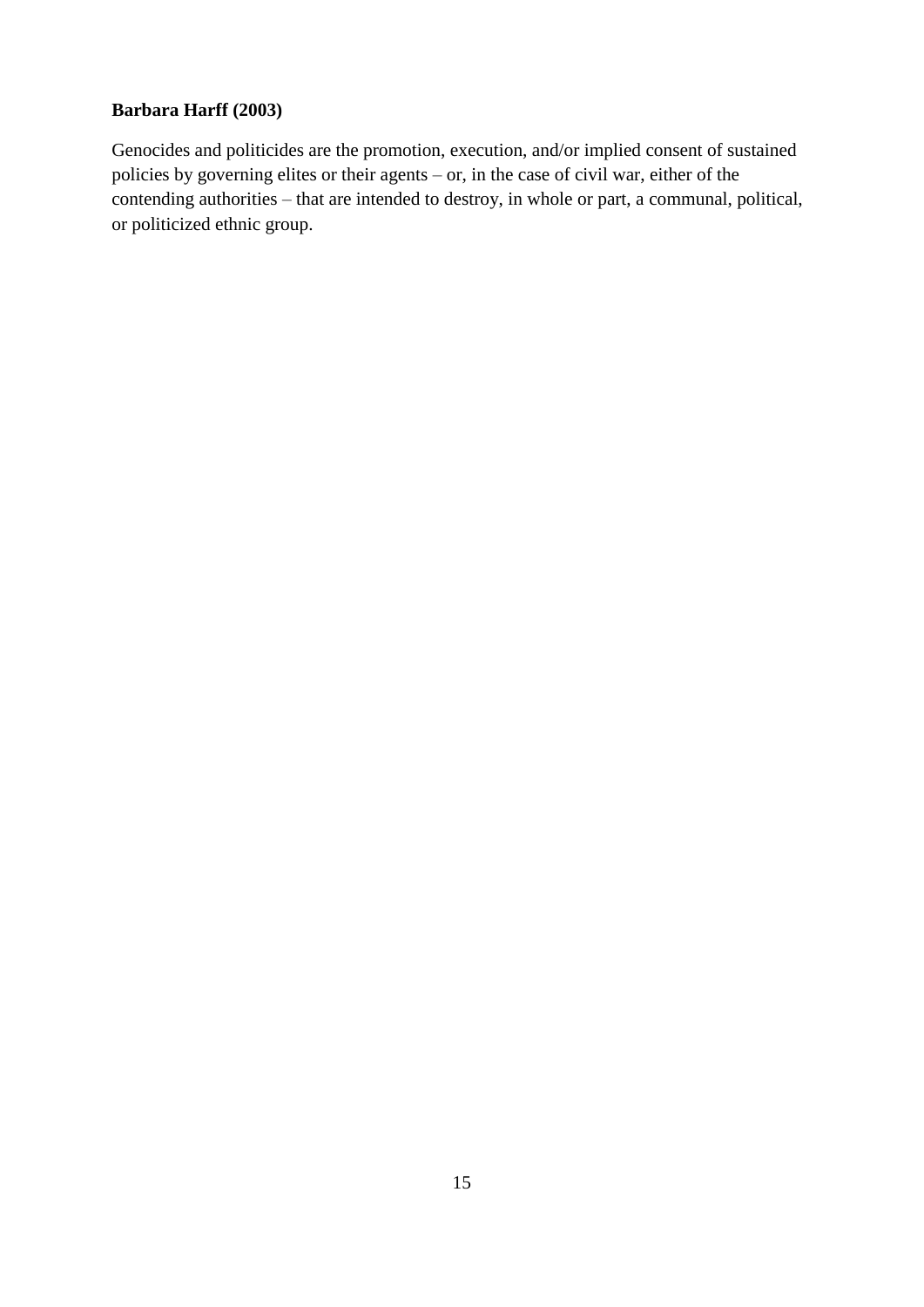# <span id="page-15-0"></span>Preventing and Punishing Crimes Against Humanity

<span id="page-15-1"></span>The punishment of Nazi crimes – a watershed in international criminal law

The foundations for the development of international criminal law were laid by the trials and judgments of the International Military Tribunals at Nuremberg and Tokyo after the Second World War. Since the Treaty of Westphalia in 1648, there had been a doctrine of noninterference in the affairs of other nations. Now, some 300 years later, the atrocities committed by the Nazis, their allies and collaborators, were held to be so heinous as to constitute crimes against humanity: crimes that could be judged in the first ever international criminal courts.

These trials, which attracted worldwide attention, demonstrated for the first time in history that any individual, regardless of rank, could be held responsible for crimes under international law, and this could be enforced at the international level. In particular the Nuremberg Tribunal brought to justice major German war criminals, including leading State officials and Nazi leaders, for crimes under international law. The defendants were charged with Conspiracy to Wage War (for planning Nazi Germany"s wars of expansion), Crimes Against Peace (for invading countries that posed no threat), War Crimes (for the brutality committed against civilians of occupied lands and against prisoners of war), and Crimes against Humanity (in particular the crimes of the Holocaust – the mass murder of European Jewry).

The prosecutions at Nuremberg were significant not only for the development of international humanitarian law but also of the law of individual criminal responsibility: this was the first time that crimes of an international dimension and perpetrated as part of a state policy were prosecuted by an international tribunal.

The process of establishing international criminal law was further developed in 1948 with the legal defining of the separate crime of genocide. The UN Genocide Convention was a direct response to the crimes of the Nazis and their collaborators.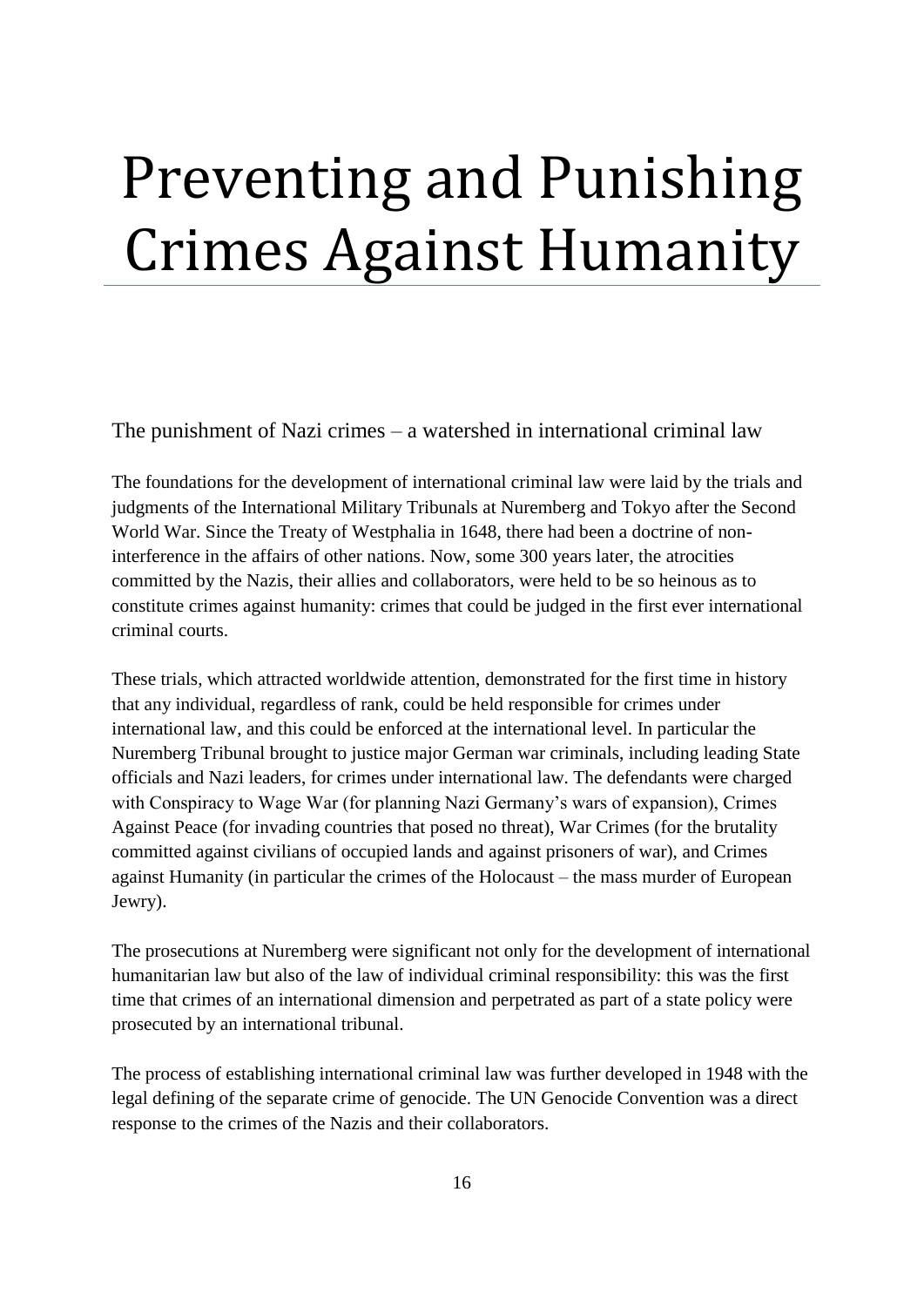### <span id="page-16-0"></span>What is the role of the International Criminal Court and other international tribunals?

After the establishment of the Nuremberg and Tokyo Tribunals and the UN Genocide Convention, a long period elapsed until further steps were taken to develop and to enforce international criminal law. These steps, however, were notable: in response to massive human rights violations and as a measure to re-establish international peace and security, the UN Security Council established the International Criminal Tribunal for Former Yugoslavia in 1993 and, in 1994, the International Criminal Tribunal for Rwanda. The creation of these tribunals and, subsequently, other judicial bodies for Sierra Leone, Cambodia and Lebanon, reflected increasing determination among the international community that such crimes were no longer to be tolerated.

However, in each case, separate bodies were established for specific situations and so all were limited in scope. The desire for a court with the power to try crimes against international law wherever they were committed led to the creation of the International Criminal Court (ICC) in 1998. Endorsed by over 110 nation states and with several ongoing cases and investigations, the ICC has become an important instrument to ensure that the perpetrators of heinous crimes and mass atrocities do not escape prosecution and punishment.

#### <span id="page-16-1"></span>How do these international judicial bodies operate?

The International Criminal Tribunals for Yugoslavia and for Rwanda both have the authority to prosecute persons responsible for serious violations of international humanitarian law. These include crimes against humanity, war crimes, and genocide. Numerous persons accused of genocide have been tried by these tribunals and both have delivered important judgments with regard to genocide. States are under an obligation to co-operate with the respective international tribunal in the investigation and prosecution of persons accused of committing serious violations of international humanitarian law.

The tribunals were established by the UN Security Council under its powers to maintain peace and to take military and non military action to "restore international peace and security". Decisions taken by the Security Council are legally binding for all UN member states. The duty of nation states to cooperate with these courts prevails over all other obligations and includes the execution of arrest warrants, extradition, and providing access to evidence.

The International Criminal Court has also been given jurisdiction over the most serious crimes of international concern: genocide, crimes against humanity and war crimes. Recently it was also decided to include the crime of aggression into the remit of the ICC, but this has yet to enter into force.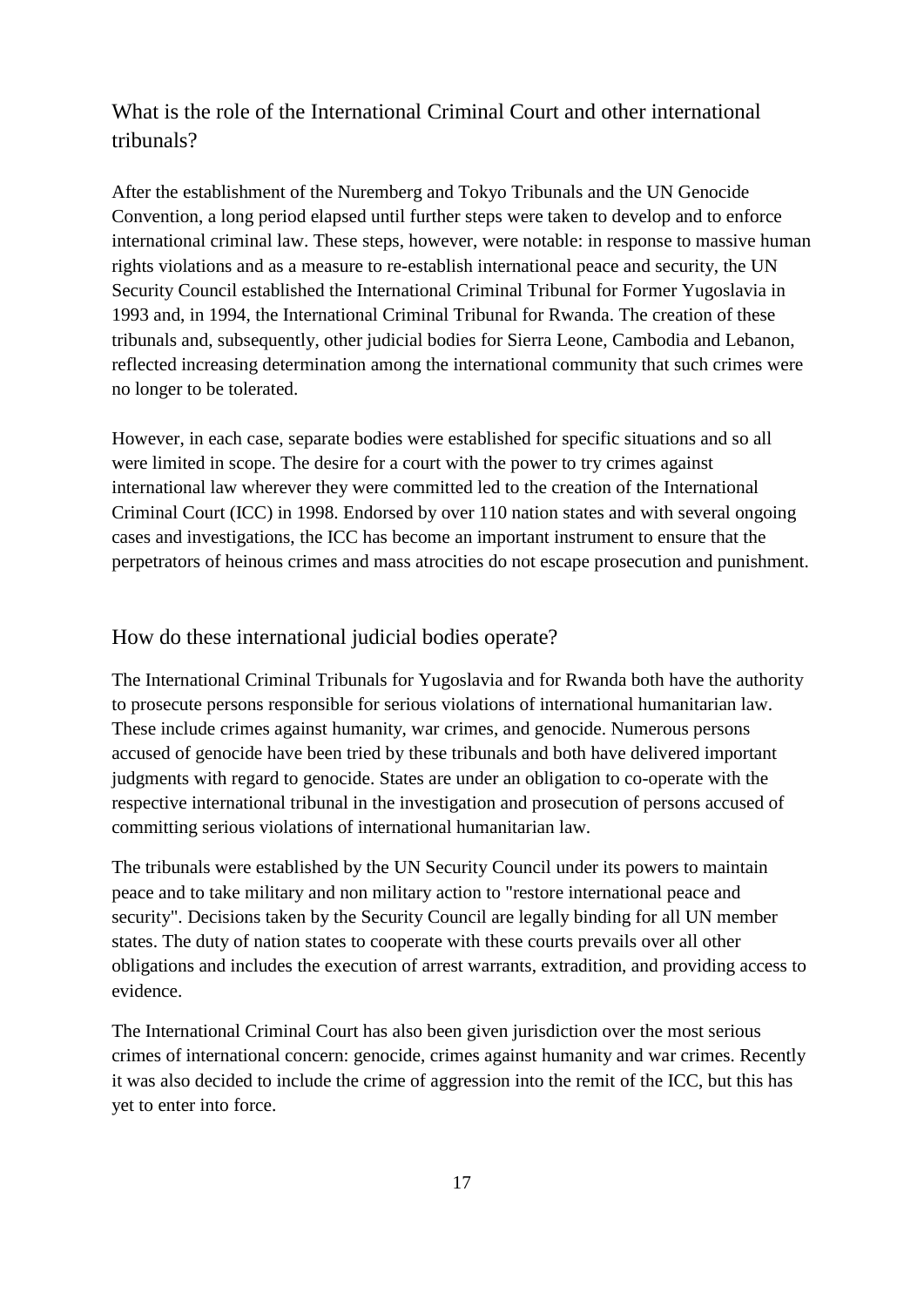Nations that have signed up to the ICC are obliged to cooperate fully with the Court in its investigation and the prosecution of crimes. This obligation becomes a universal one whenever a situation is referred to the Court by the Security Council. The Court will only act if a case is not investigated or prosecuted by a national judicial system or where the national proceedings are not effective. In addition, the ICC only tries those accused of the gravest crimes. In this regard, the ICC is not only a court of last resort, but also contributes to the strengthening of national measures to enforce individual responsibility for international crimes.

#### <span id="page-17-0"></span>Has nothing changed?

When learning about the history of the Holocaust, it is not uncommon for students to reflect upon subsequent and continuing acts of genocide and crimes against humanity around the world and to feel that nothing has changed. However, while the world is still scarred by such crimes, and while the mechanisms to prevent them are not yet effective enough, still there has been a sea-change in how the international community perceives and responds to these atrocities.

The international courts and tribunals are important in combating impunity and in preventing future violations of human rights and international humanitarian law. They play an important role for creating a sense of justice for victims and affected communities and for encouraging national measures of reconciliation. Moreover, they have developed a considerable deterrent effect.

Numerous completed cases demonstrate to the international community that even highestranking political and military leaders can, irrespective of their possible immunity, be charged for the most serious crimes.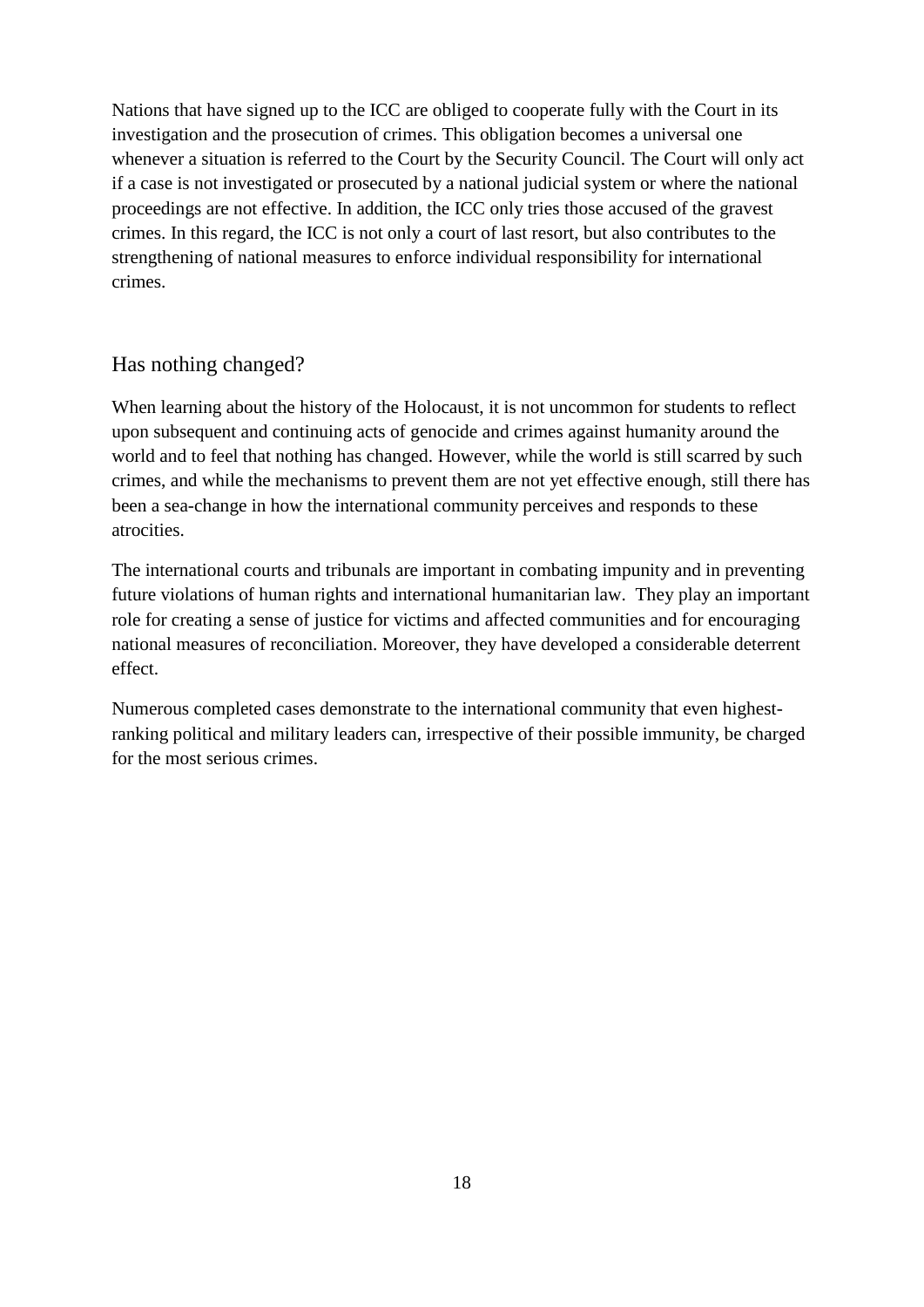# <span id="page-18-0"></span>Learn more about genocide

## Useful links to further information and advice

### <span id="page-18-1"></span>Information and education

**United States Holocaust Memorial Museum** provides historical information on the Holocaust, contemporary genocide, and advice on teaching.<http://www.ushmm.org/>

**Human Rights Watch** offers a discussion on a wide variety of human rights issues broken down by geographical location. [http://www.hrw.org](http://www.hrw.org/) 

**UN's human rights page** outlines policies and treaties regarding human rights. <http://www.un.org/rights/>

**Web Genocide Documentation Centre** In addition to documents regarding particular genocides, it also provides information on legal statutes and laws on genocide. <http://www.ess.uwe.ac.uk/genocide.htm>

**Genocide Watch** provides an overview of various genocides since 1945. [http://www.genocidewatch.org/genocidetable2005.htm](http://www.genocidewatch.org/genocidetable2003.htm) 

### <span id="page-18-2"></span>Prevention and activism

**Prevent Genocide International**, beyond information on current and past genocides, also suggests forms of activism in the struggle to end genocide.<http://www.preventgenocide.org/>

**The Aegis Trust** <http://www.aegistrust.org/> campaigns against crimes against humanity and genocide. Its activities include activities include: research, policy, education, remembrance, media work, campaigns and humanitarian support for victims.

**Genocide Intervention** <http://www.genocideintervention.net/index.php>

**Genocide** <http://www.ppu.org.uk/genocide/> provides information for teachers, students and their parents